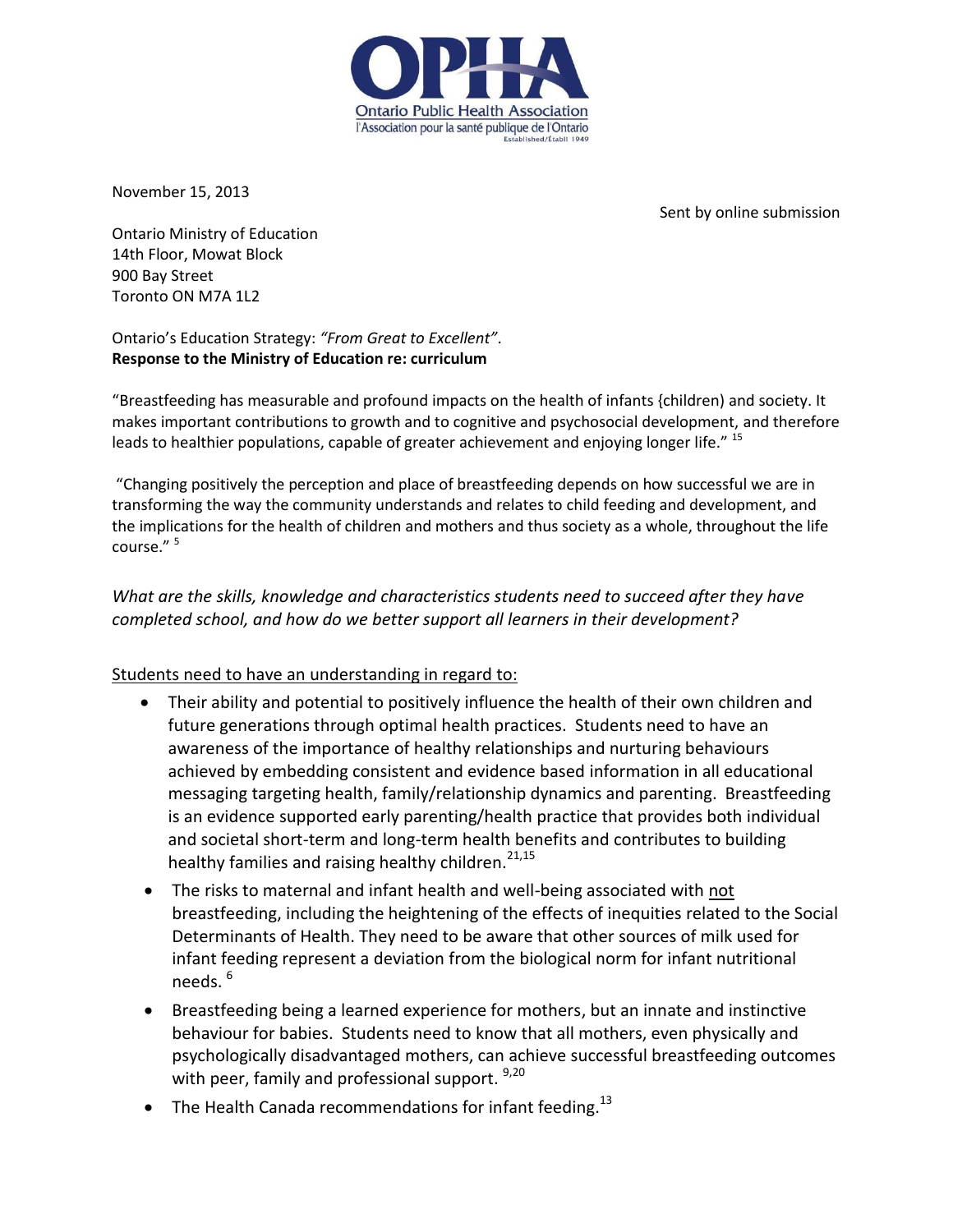

- The basic anatomy and physiology of the breast and how the body is designed to support breastfeeding.
- The importance of gaining factual information as it relates to health, infant feeding and breastfeeding.<sup>11</sup>
- The influence of media and marketing practices that influence health behaviour decisions, including infant feeding. $^{22}$

### Students need to develop:

- Awareness and acceptance that breastfeeding is the natural way of feeding babies, with a women's rights to breastfeed anytime, anywhere protected by the Canadian Charter of Rights and Freedoms. The belief that breastfeeding, particularly in public, is an immoral or undesirable behavior has been identified as one of the most important factors influencing the intentions of teenagers not to breastfeed their first infant. <sup>1,6,7,18</sup>
- Understanding that self-efficacy and self-advocacy are important skills in making and supporting health decisions. Breastfeeding supports are available in all communities. Developing an awareness of these supports, and the skills and confidence to access these supports, may assist students to develop skills in problem solving and contribute to student self-efficacy for breastfeeding success when they become parents. Selfefficacy is a major contributing factor to breastfeeding success. $^2$

### *What does student well-being mean to you, and what is the role of the school in supporting it?*

### Student well-being involves:

- Respect for one's body and body functions. It is important for students to be able to identify media messages which **compete** with health messages regarding breasts, breast health, and breast function. Research suggests teens are influenced by the body images in the media without knowing the other important function of the female breast and the health benefits of breastfeeding. $3,8$
- Possessing knowledge and confidence in how their bodies work

### The school can contribute to a student's well-being by:

- Providing evidenced-based information to students on the normal function of the human body, the breast and its function, which is free from myths, commercial advertising or popular media.
- Providing support in the development of skills related to critical thinking as it applies to commercial products such as the use of commercial infant formulas. As teens are being targeted with formula ads through popular entertainment magazines, students may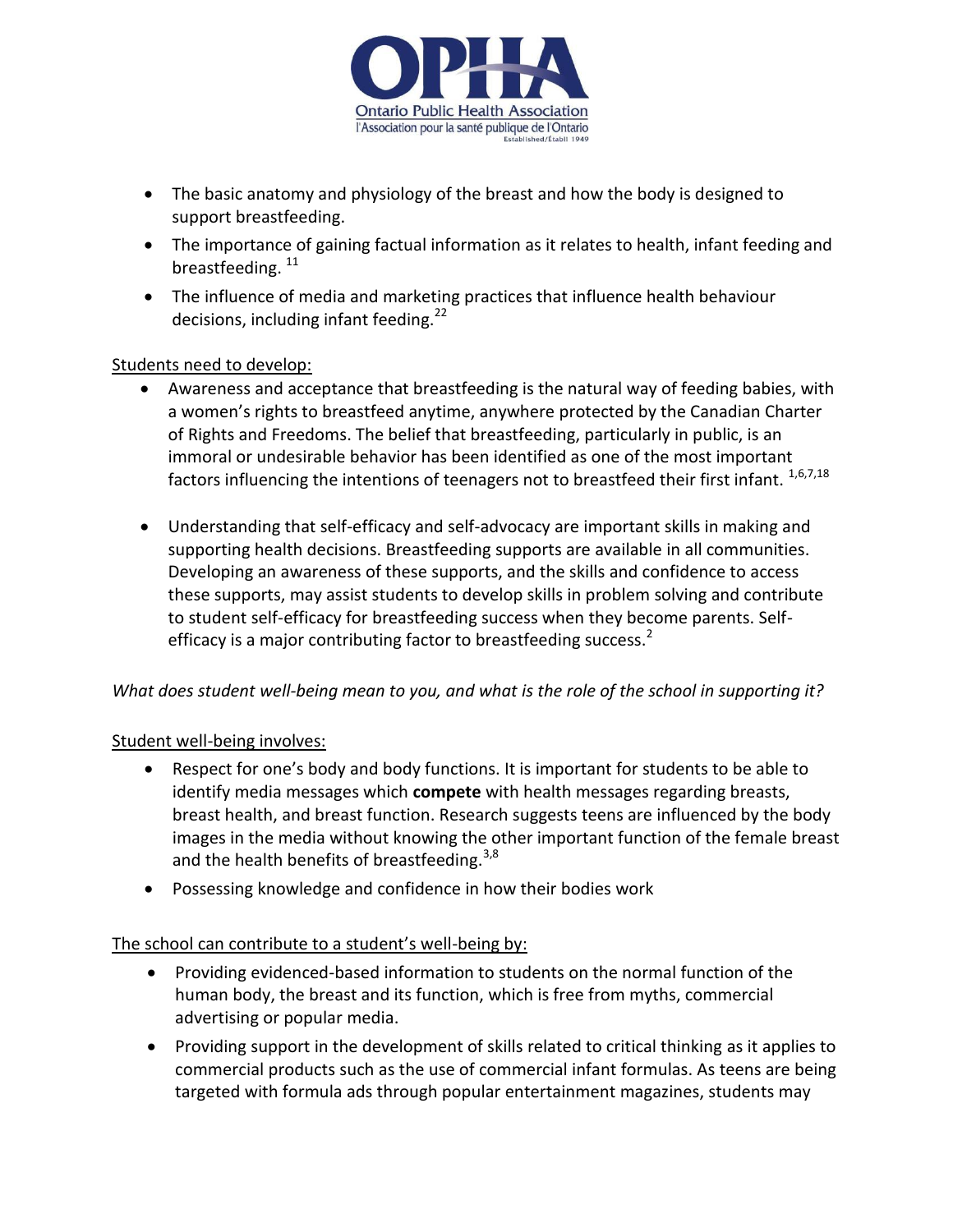

benefit from gaining appreciation of how global health organizations have attempted to regulate unethical marketing practices with developing and developed countries.<sup>22</sup>

 Assisting educators to understand the importance of providing positive role models and accurate information to adolescents or younger school-aged children. It can take several years to build positive attitudes with reference to health behaviours, making early introduction of information crucial. Therefore, breastfeeding information in schools requires a particular focus on attitudes towards breastfeeding and presenting breastfeeding as a normal healthy feeding behaviour.<sup>12, 14</sup>

## *From your perspective, what further opportunities exist to close gaps and increase equity to support all children and students in reaching their full potential?*

Further opportunities exist to close gaps and increase equity to support all children and students by providing educators with the understanding that:

- Because breastfeeding is prevalent to a greater degree in higher socioeconomic populations, lower income populations may be at a disadvantage in their opportunities to learn about breastfeeding.  $4,17$
- When breastfeeding is not practiced in the home and IF it is absent from the educational curriculum, students with low socio economic status are at an increased disadvantage in being able to benefit from future economic and positive health effects of breastfeeding.<sup>21</sup>
- In order to better close the gaps of inequity, health and breastfeeding messaging should be interwoven throughout educational messaging, as opposed to only curriculum targeting specific population i.e. family health. There is a growing awareness that it is best not to confine learning about health to one time and one subject area, but rather involve links across subject areas and school years. Ideally, breastfeeding should be taught with a holistic approach. Breastfeeding could be woven into topic areas such as Personal, Social and Health Education, as well as politics, international economics, social studies, science, mathematics, family life education, sex education, life skills, citizenship, child studies, media studies and even religious studies. <sup>14</sup>

# Further opportunities exist to close gaps and increase equity to support all children and students by:

- Providing information on how breastfeeding has positive effects on the health and wealth of the baby, mother, family, larger community.  $^4$
- Providing equal and congruent education to all children. Both male and female students need to know about breasts, how they function and what benefit they have for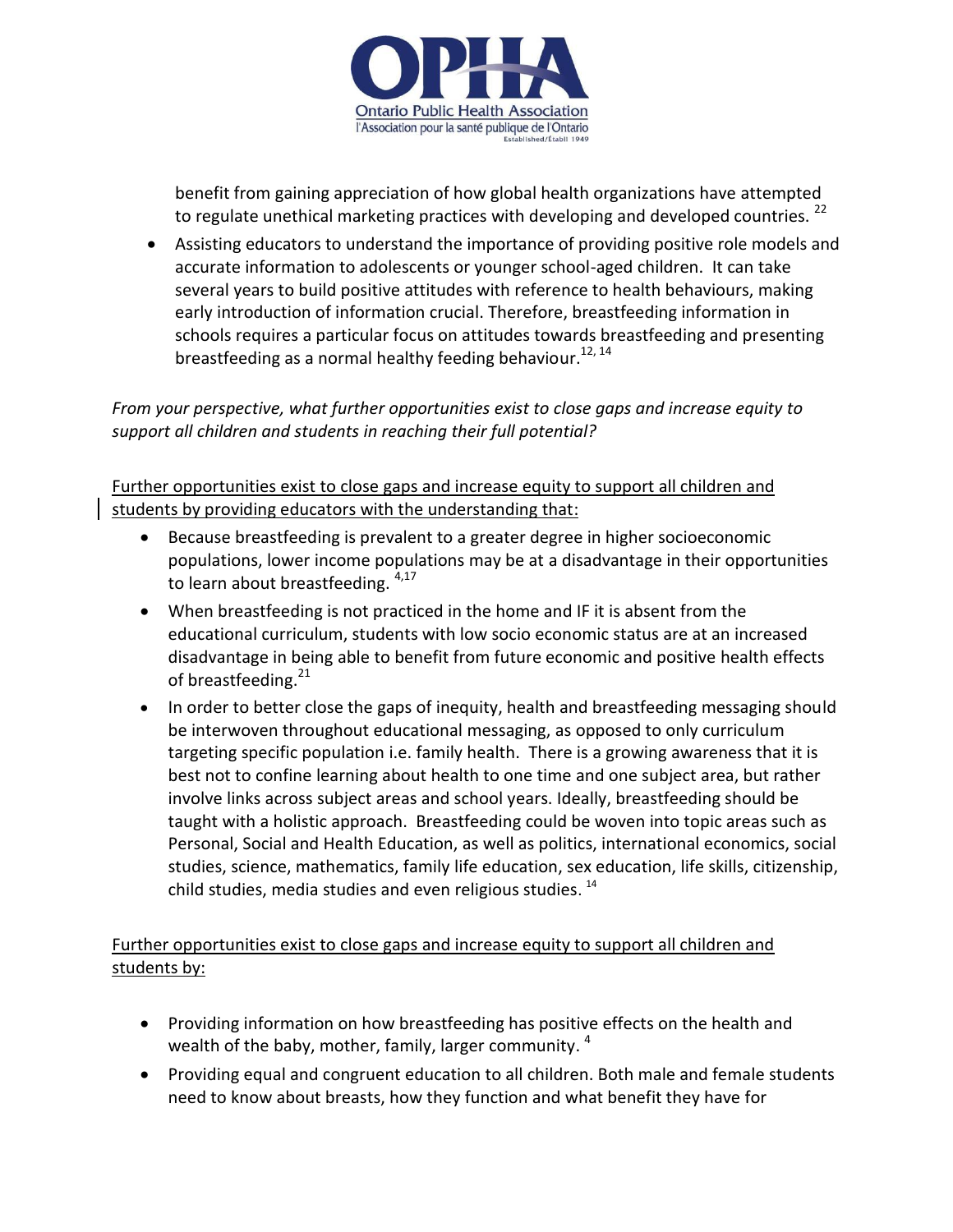

nurturing children. Research suggests that breastfeeding success can rely heavily on the support mothers receive from their partners. This research reinforces why breastfeeding knowledge is just as important for male youth as it is for females.  $^{1,9,16,10}$ 

• Introducing breastfeeding to students early in the education system can formulate attitudes which may prepare them for their future parenting roles. Public education needs to support this knowledge so that future generations will have the knowledge, skills and motivation to support infant and maternal health in their own families and communities.<sup>19</sup>

#### Summary

Breastfeeding is a life skill which requires prior knowledge and attitudinal acceptance. One primary way to increase the likelihood of later breastfeeding success and thereby increasing child health is to educate youth about breastfeeding concepts before they conceive and to expose student to experiences and conversation that presents breastfeeding as a normal, expected health behavior.

In conclusion, "as long as schools can choose to opt in or out of teaching about breastfeeding, it will be taken up only by those with a real enthusiasm for and interest in the issue. Thus, it appears crucial to start by educating the teachers about the importance of breastfeeding before it will be possible to embark upon educating pupils in this area." <sup>14</sup>

### Additional Resources

- Programs that have outlined how breastfeeding can be woven into educational curriculum are provide by the [New York State Health Department,](http://www.health.ny.gov/community/pregnancy/breastfeeding/education.htm) [Ontario Public Health](http://opha.on.ca/getmedia/5725dc8f-bc93-47da-8d61-6c23561e4e41/BF_Info-ActivityKit-May2009.aspx)  [Association](http://opha.on.ca/getmedia/5725dc8f-bc93-47da-8d61-6c23561e4e41/BF_Info-ActivityKit-May2009.aspx) and [the Marion County Health Department](http://www.mchd.com/breastfeeding_curriculum/acknow.html)
- [Breastfeeding education in the school setting:](http://www.healthpromotionagency.org.uk/Resources/breastfeeding/pdfs/Breastfeeding%20school2006.pdf) a review of the literature provides suggestions for holistic breastfeeding promotion throughout curriculum, information for supporting teachers and recommendations for classroom activities related to breastfeeding.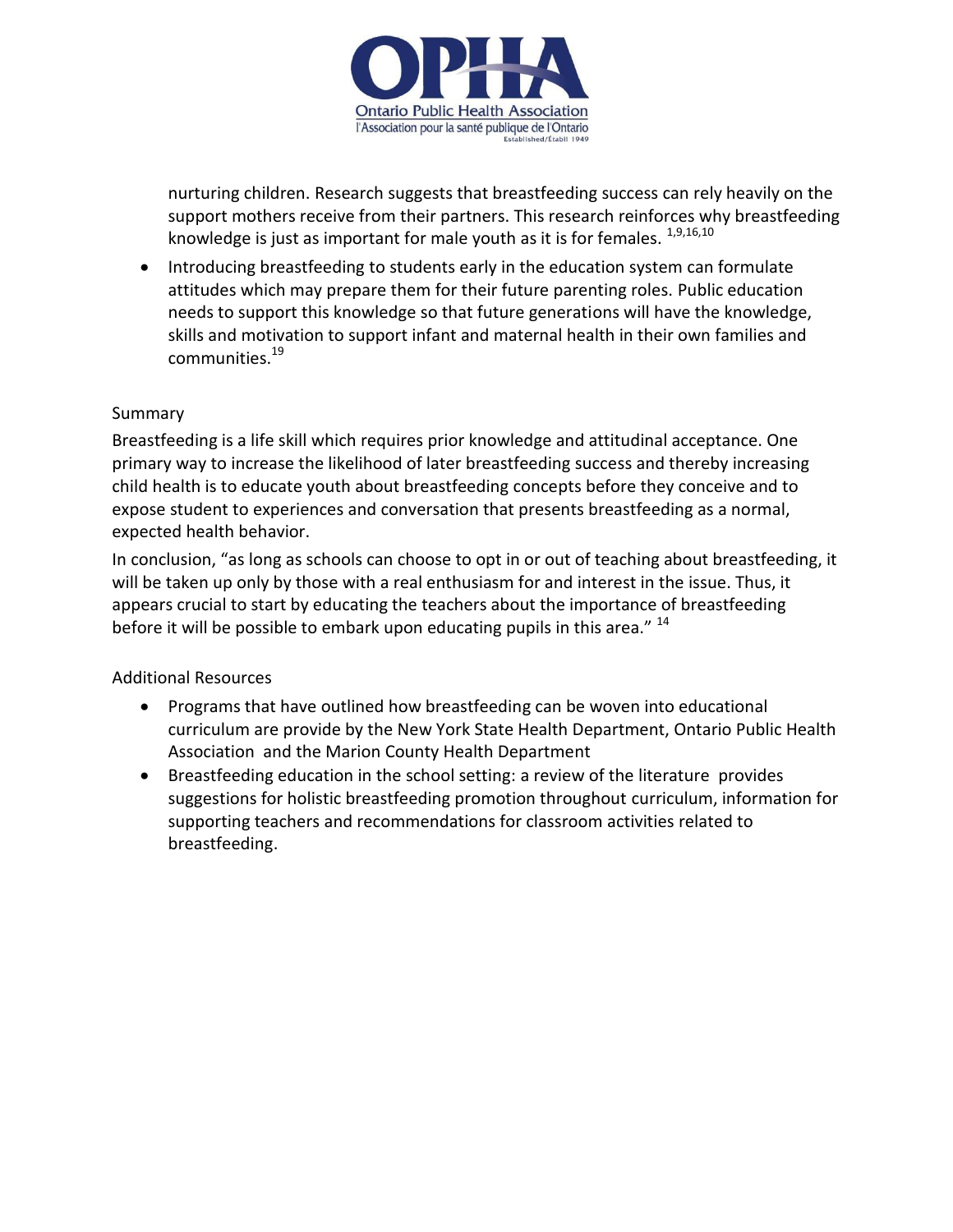

References- Ontario's Education Strategy: *"From Great to Excellent"*. Response to the Ministry of Education re: curriculum

- 1. Acosta, Torres N, et al. (1999). Knowledge about breastfeeding and attitude to breastfeeding in public of a group of high school students in the Caguas Educational Region. *P R Health Sci J*, 18(3), 229-239.
- 2. Blyth, R., Creedy, D. K., Dennis, C., Moyle, W., Pratt, J., & De Vries, S. M. (2002). Effect of Maternal Confidence on Breastfeeding Duration: An Application of Breastfeeding Self-Efficacy Theory. *Birth: Issues In Perinatal Care*, *29*(4), 278-284.
- 3. Byely, L et al. (2000). A prospective study of familial and social influences on girls' body image and dieting. Int J Eating Disorders. 28(2), 155-164.
- 4. Demirtas, B. B. (2012). Strategies to support breastfeeding: a review. *International Nursing Review*, *59*(4), 474-481. doi:10.1111/j.1466-7657.2012.01017.x
- 5. Dykes F and Hall Moran V (2009) (eds) *Infant and Young Child Feeding: Challenges to implementing a Global Strategy*. Oxford: Wiley-Blackwell.
- 6. Dyson, L., Green, J. M., Renfrew, M. J., McMillan, B., & Woolridge, M. (2010). Factors Influencing the Infant Feeding Decision for Socioeconomically Deprived Pregnant Teenagers: The Moral Dimension. *Birth: Issues In Perinatal Care*, *37*(2), 141-149
- 7. Fraser, M. (2010). Law and breastfeeding. *MIDIRS Midwifery Digest*, *20*(4), 493-497.
- 8. Frederick, D., Peplau, A., & Lever, J. (2008). The Barbie mystique: satisfaction with breast size and shape across the lifespan. *International Journal Of Sexual Health*, *20*(3), 200-211.
- 9. Gill SL, Reifsnider E, and Lucke JF. (2007). Effects of support on the initiation and duration of breastfeeding. West J Nurs Res, 29, 708-723.
- 10. Giugliani, E., Caiaffa, W., Vogelhut, J., Witter, F., & Perman, J. (1994). Effect of breastfeeding support from different sources on mothers' decisions to breastfeed. *Journal Of Human Lactation: Official Journal Of International Lactation Consultant Association*, *10*(3), 157-161.
- 11. Glover R, Wiessinger D (2013) They can do it, you can help: Building breastfeeding skill and confidence in mother and helper. In: Watson Genna (ed.) *Supporting Sucking Skills in Breastfeeding Infants.* Jones and Bartlett Learning, Burlington, MA,USA: 105-48
- 12. Goulet, C., Lampron, A., Marcil, I., & Ross, L. (2003). Attitudes and subjective norms of male and female adolescents toward breastfeeding. *Journal Of Human Lactation*, *19*(4), 402-410.
- 13. Health Canada (2012) *Nutrition for Healthy Term Infants: Recommendations from Birth to Six months.* . Retrieved Nov 8<sup>th</sup>, 2013, from the Health Canada Web Site: [http://www.hc-sc.gc.ca/fn-an/nutrition/infant-nourisson/index](http://www.hc-sc.gc.ca/fn-an/nutrition/infant-nourisson/index-eng.php)[eng.php](http://www.hc-sc.gc.ca/fn-an/nutrition/infant-nourisson/index-eng.php)
- 14. Health Promotion Agency (2006 ) Breastfeeding education in the school setting: a review of the literature. Retrieved Nov 7, 2013 from the Health Promotions Web Site: <http://www.healthpromotionagency.org.uk/Resources/breastfeeding/pdfs/Breastfeeding%20school2006.pdf>
- 15. Labbok, M. H., Clark, D., & Goldman, A. S. (2004). Science and society: Breastfeeding: maintaining an irreplaceable immunological resource. *Nature Reviews Immunology*, *4*(7), 565-572. doi:10.1038/nri1393
- 16. Maycock, B. Binns, C. Dhaliwal, S. Tohotoa, J. Hauck, Y. Burns,S. and Howat,P (2013) Education and Support for Fathers Improves Breastfeeding Rates:A Randomized Controlled Trial**.** *J Hum Lact*, November 2013; vol. 29, 4: pp. 484- 490
- 17. Nikiforuk, D (2011), *Take Another Look at Breastfeeding*. Retrieved Nov 7th, 2013, from the Canadian Lactation Consultant Association website
- 18. Ontario Human Right Commission (2008) *Pregnancy and Breastfeeding*. Retrieved Nov 11, 2013, from the Ontario Human Right Commission Web Sit[e http://www.ohrc.on.ca/en/pregnancy-and-breastfeeding-brochure](http://www.ohrc.on.ca/en/pregnancy-and-breastfeeding-brochure)
- 19. OPHA Breastfeeding Promotion Workgroup (2009) A Breastfeeding Information and Activity Kit for Secondary School Teachers. Retrieved Nov  $10^{th}$ , 2013 from the Ontarion Public Health Association's website: https://opha.on.ca/getmedia/5725dc8f-bc93-47da-8d61-6c23561e4e41/BF\_Info-ActivityKit-May2009.aspx
- 20. Patterson, J. (2008). Laid back breastfeeding: report of a study day held by Suzanne Colson. *Midwifery Matters*, (119), 11-12
- 21. Thayer, Z., & Kuzawa, C. (2011). Biological memories of past environments: epigenetic pathways to health disparities. *Epigenetics: Official Journal Of The DNA Methylation Society*, *6*(7), 798-803.